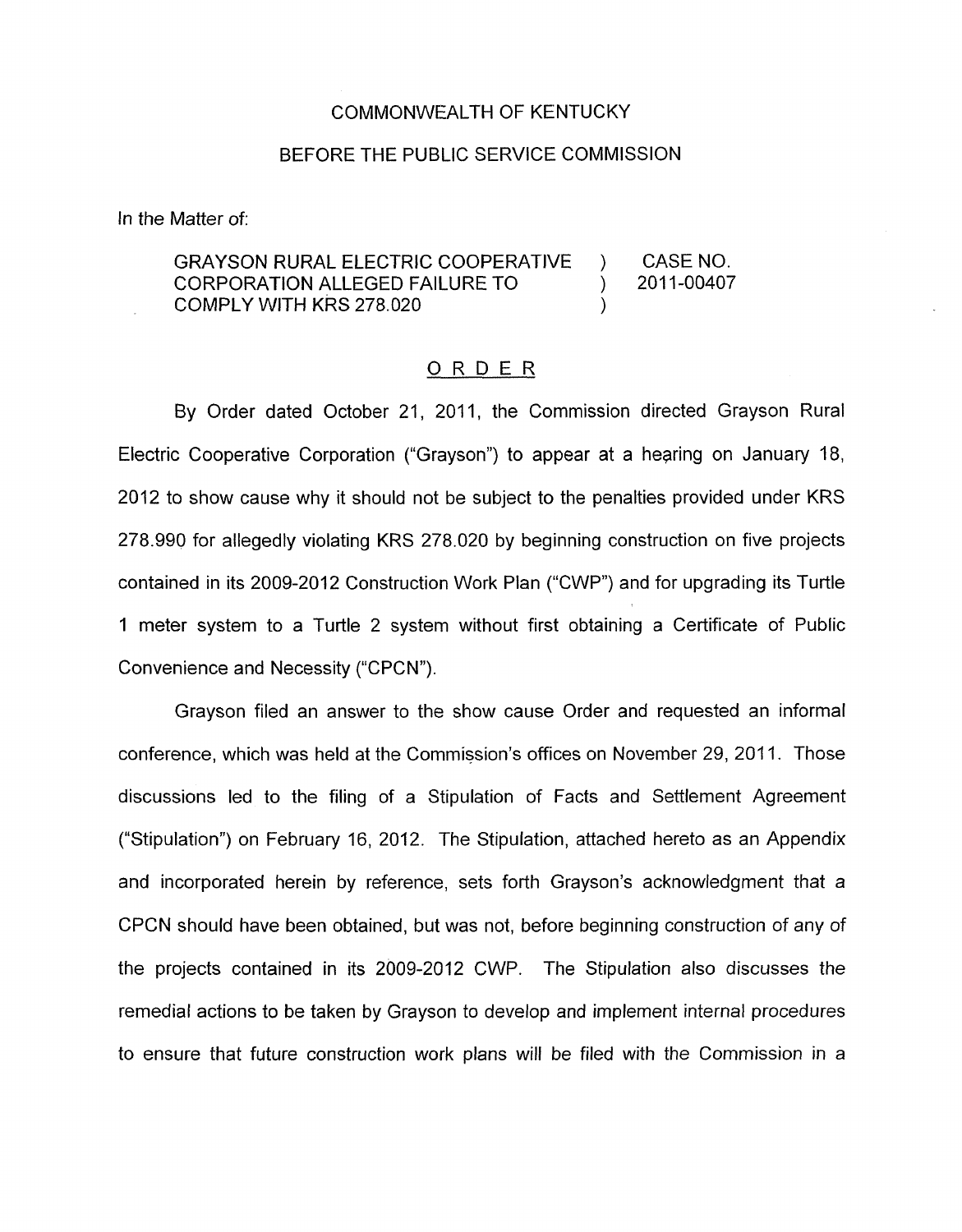<span id="page-1-0"></span>timely manner, and provides that Grayson will pay a civil penalty in the amount of \$1,250.00 in full satisfaction of the alleged statutory violation. Concerning Grayson's developing and implementing internal work processes and protocols to ensure timely filing of future construction work plans, those internal workflows should include, at a minimum, the establishment of a detailed checklist for preparing and seeking Commission approval of construction work plans, as well as detailed timelines indicating the steps that Grayson will have to undertake in preparing and developing its CWP, submission of the CWP for approval by Grayson's board, submission for approval by the Rural Utilities Service, and submission of the CWP for Commission approval.

Determining whether the terms of the Stipulation are in the public interest and are reasonable, the Commission has taken into consideration the comprehensive nature of the Stipulation and Grayson's cooperation in achieving full resolution of this proceeding. Based on the evidence of record and being otherwise sufficiently advised, the Commission finds that the Stipulation is in accordance with the law and does not violate any regulatory principle. The Stipulation is a product of arm's-length negotiations among capable, knowledgeable parties, is in the public interest, and results in a reasonable resolution of all issues in this case.

IT IS THEREFORE ORDERED that:

1. The Stipulation is adopted and approved in its entirety as a complete resolution of all issues in this case.

2. Grayson shall pay \$1,250.00 as a civil penalty within 30 days of the date of this Order by cashier's check or money order payable to the Kentucky State

-2- Case No. 201 1-00407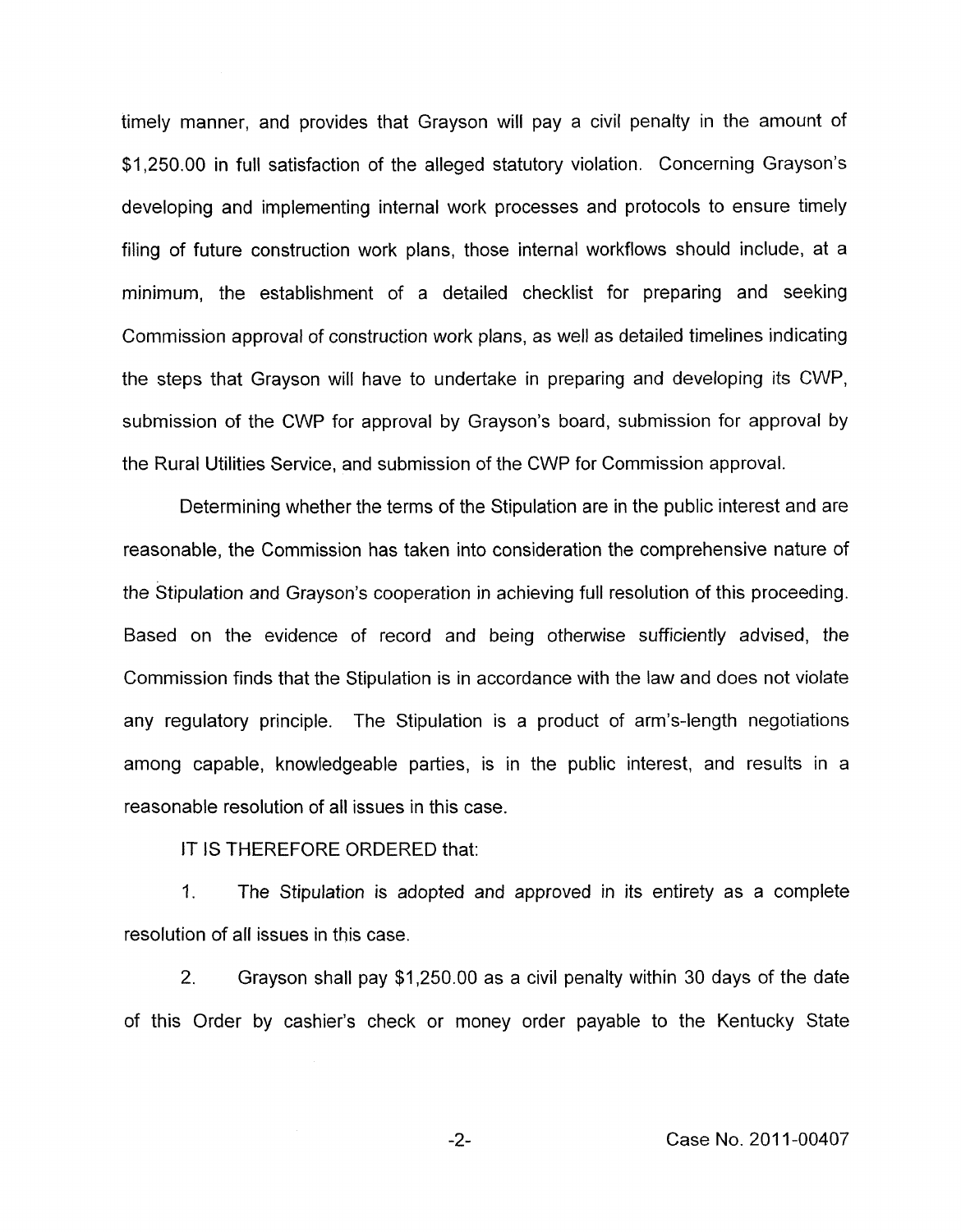Treasurer and mailed or delivered to the Office of General Counsel, Public Service Commission, 211 Sower Boulevard, P. O. Box 615, Frankfort, Kentucky 40602.

**3.** Within 30 days of the date of this Order, Grayson shall file with the Commission its internal procedures and protocols to ensure that future construction work plans will be filed with the Commission in a timely manner.

4. Upon payment of the \$1,250.00 civil penalty and the filing of the internal procedures and protocols referenced in the ordering paragraph above, this case shall be closed and removed from the Commission's docket without further Order of the Commission.

## By the Commission



AT **่** И́rector

Case No. 2011-00407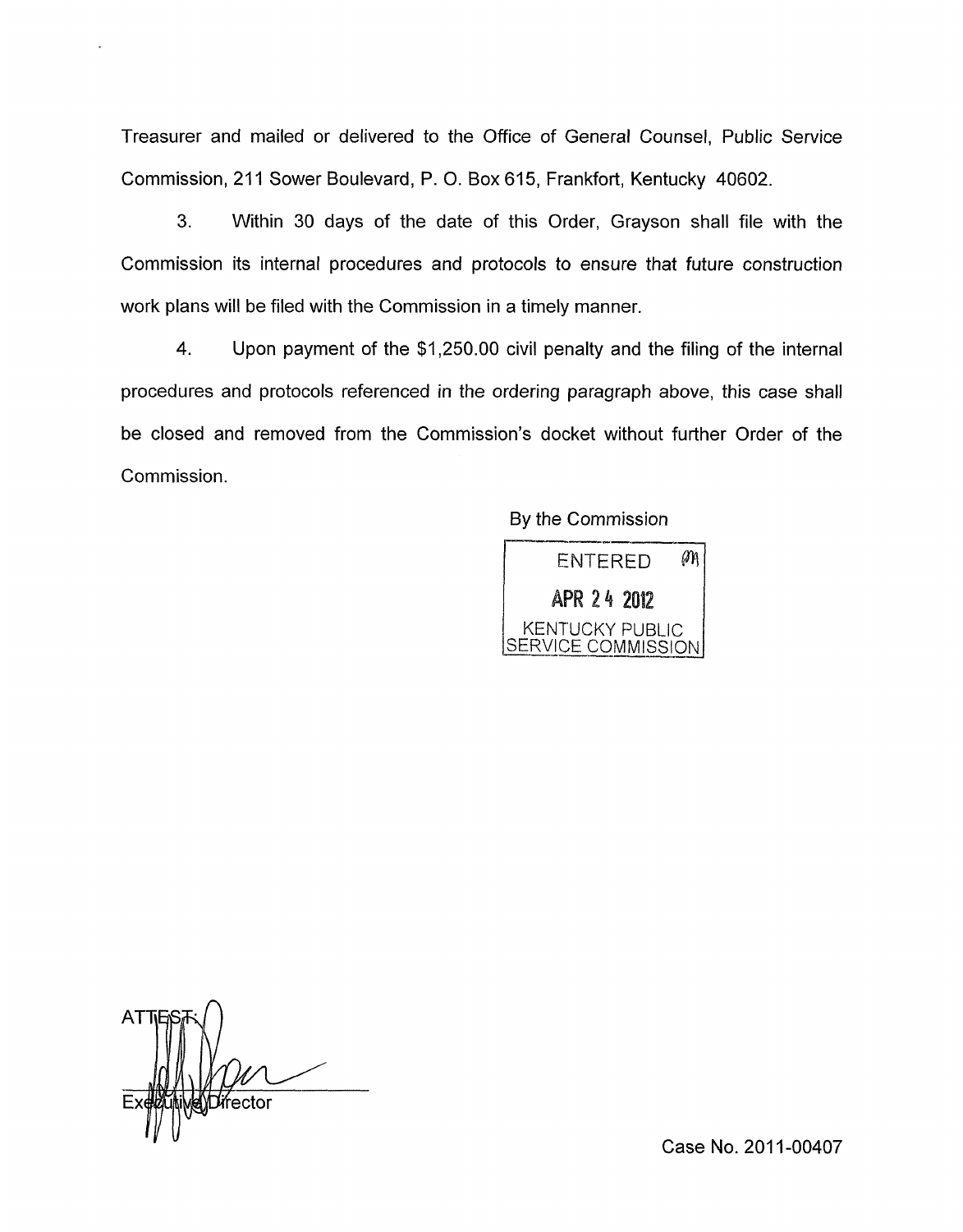# APPENDIX

# APPENDIX TO AN ORDER OF THE KENTUCKY PUBLIC SERVICE COMMISSION IN CASE NO. 2011-00407 DATED *A*

 $\mathcal{L}$ 

 $\label{eq:2.1} \frac{1}{\sqrt{2}}\int_{0}^{\infty}\frac{1}{\sqrt{2\pi}}\left(\frac{1}{\sqrt{2\pi}}\right)^{2\alpha} \frac{1}{\sqrt{2\pi}}\int_{0}^{\infty}\frac{1}{\sqrt{2\pi}}\left(\frac{1}{\sqrt{2\pi}}\right)^{\alpha} \frac{1}{\sqrt{2\pi}}\int_{0}^{\infty}\frac{1}{\sqrt{2\pi}}\frac{1}{\sqrt{2\pi}}\frac{1}{\sqrt{2\pi}}\frac{1}{\sqrt{2\pi}}\frac{1}{\sqrt{2\pi}}\frac{1}{\sqrt{2\pi}}\frac{1}{\sqrt{2\pi}}$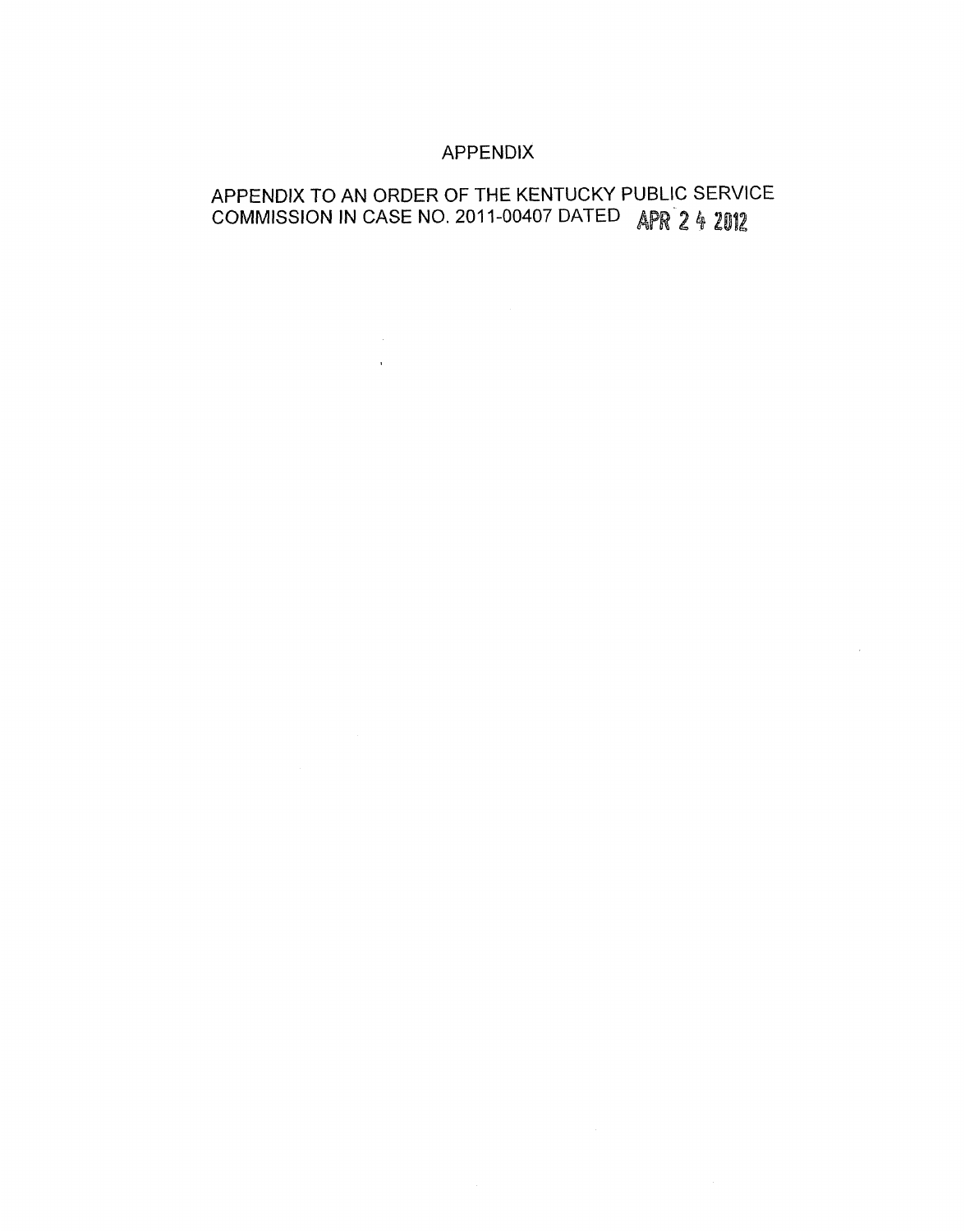#### STIPULATION OF FACTS AND SETTLEMENT AGREEMENT

By Order dated October 21, 2011, the Commission initiated this proceeding to determine whether Grayson Rural Electric Cooperative Corporation ("Grayson") should be subject to the penalties prescribed in KRS 278.990 for allegedly violating KRS 278 020 by beginning construction on some of the projects contained in its 2009- 2012 Construction Work Plan ("CWP") without first obtaining a Certificate of Public Convenience and Necessity ("CPCN").

On November 9, 2011, Grayson filed a response to the Commission's October 17, 2011 Order. On November 7, 2011, Grayson filed a motion requesting an informal conference with Commission Staff to discuss the issues related to this matter. An informal conference was subsequently held at the Commission's offices on November 29, 2011. Discussions during the informal conference between Grayson and Commission Staff resulted in the following Stipulation of Facts and Settlement Agreement ("Stipulation"), which is submitted for the Commission's consideration in rendering its decision:

I. Grayson acknowledges that a CPCN should have been obtained, but was not, before beginning construction of any of the projects contained in its 2009-2012 CWP.

2. Grayson agrees to develop internal procedures to ensure that future construction work plans will be filed with the Commission in a timely manner. These procedures will include the establishment of a detailed checklist for preparing and seeking approval of construction work plans as well as a detailed timeline indicating generally the steps that Grayson will have to undertake in preparing and developing its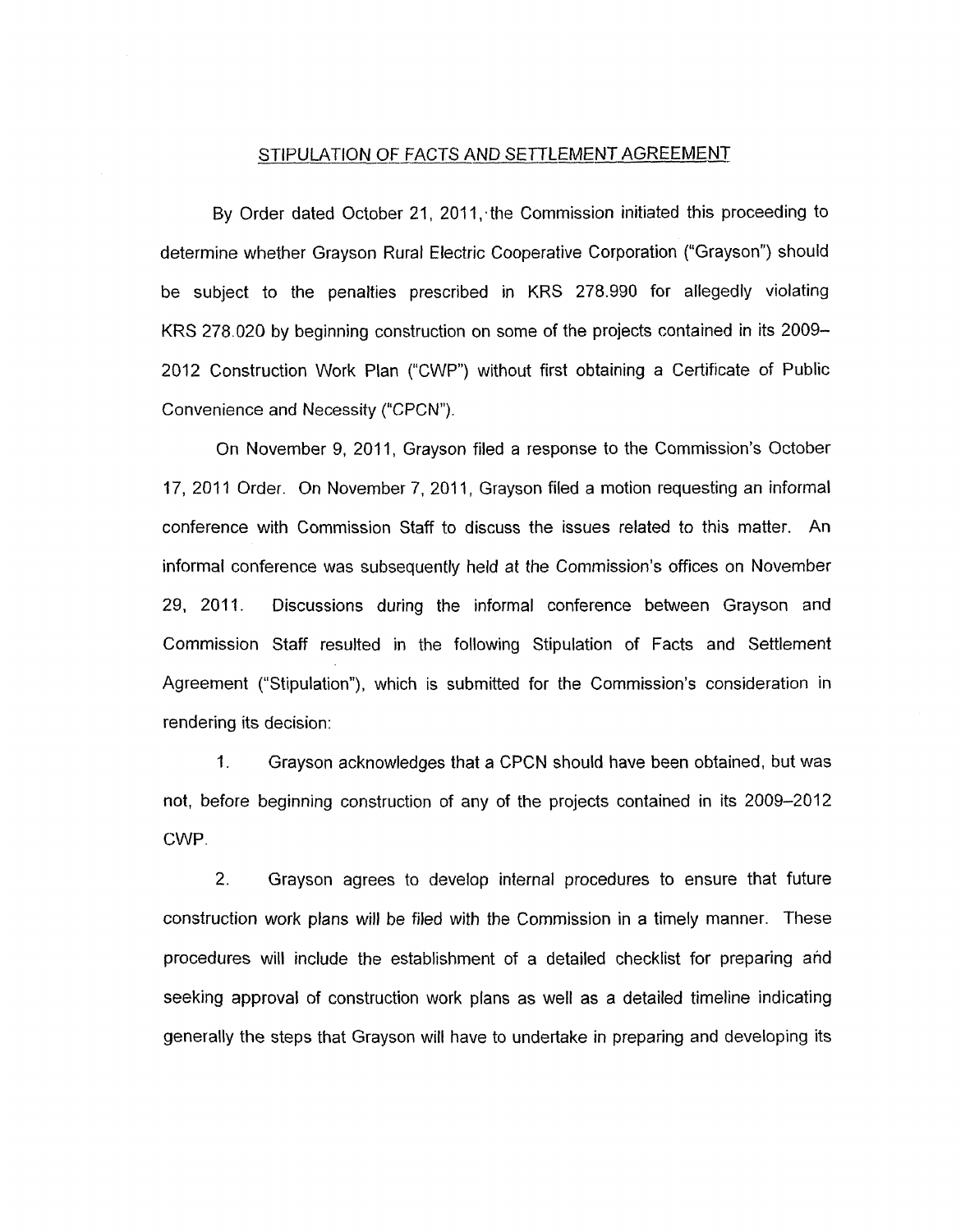construction work plan, submission of the construction work plan for the approval of Grayson's board of directors, submission of the construction work plan for approval by the Rural Utilities Service, and submission of the construction work plan for approval by the Commission.

**3.** Grayson agrees to pay the amount of \$1,250.00 in full settlement of this proceeding. The scope of this proceeding is limited by the Commission's October 21, 2011 Order as to whether Grayson should be assessed penalties under KRS 278.990 for willful violations of KRS 278.020. The Commission's acceptance of this Stipulation shall not be construed as a finding of a willful violation of any Commission statute or order.

**4** In the event that the Commission does not accept this Stipulation in its entirety, Grayson and Commission Staff reserve their rights to withdraw therefrom and require that a hearing be held on any and all issues involved herein, and that none of the provisions contained herein shall be binding upon the parties thereto, used as an admission by Grayson of any liability in any legal proceeding or lawsuit arising out of the facts set forth in the October 21, 2011 Order, or otherwise used as an admission by either party.

*5.* This Stipulation is for use only in Commission Case No. 2011-00407, and neither party hereto shall be bound by any part of this Stipulation in any other proceeding, except that this Stipulation may be used in any proceeding by the Commission to enforce the terms of this Stipulation or to conduct a further investigation of Grayson's service, and Grayson shall not be precluded or estopped from raising any issue, claim, or defense therein by reason of the execution of this Stipulation.

-2-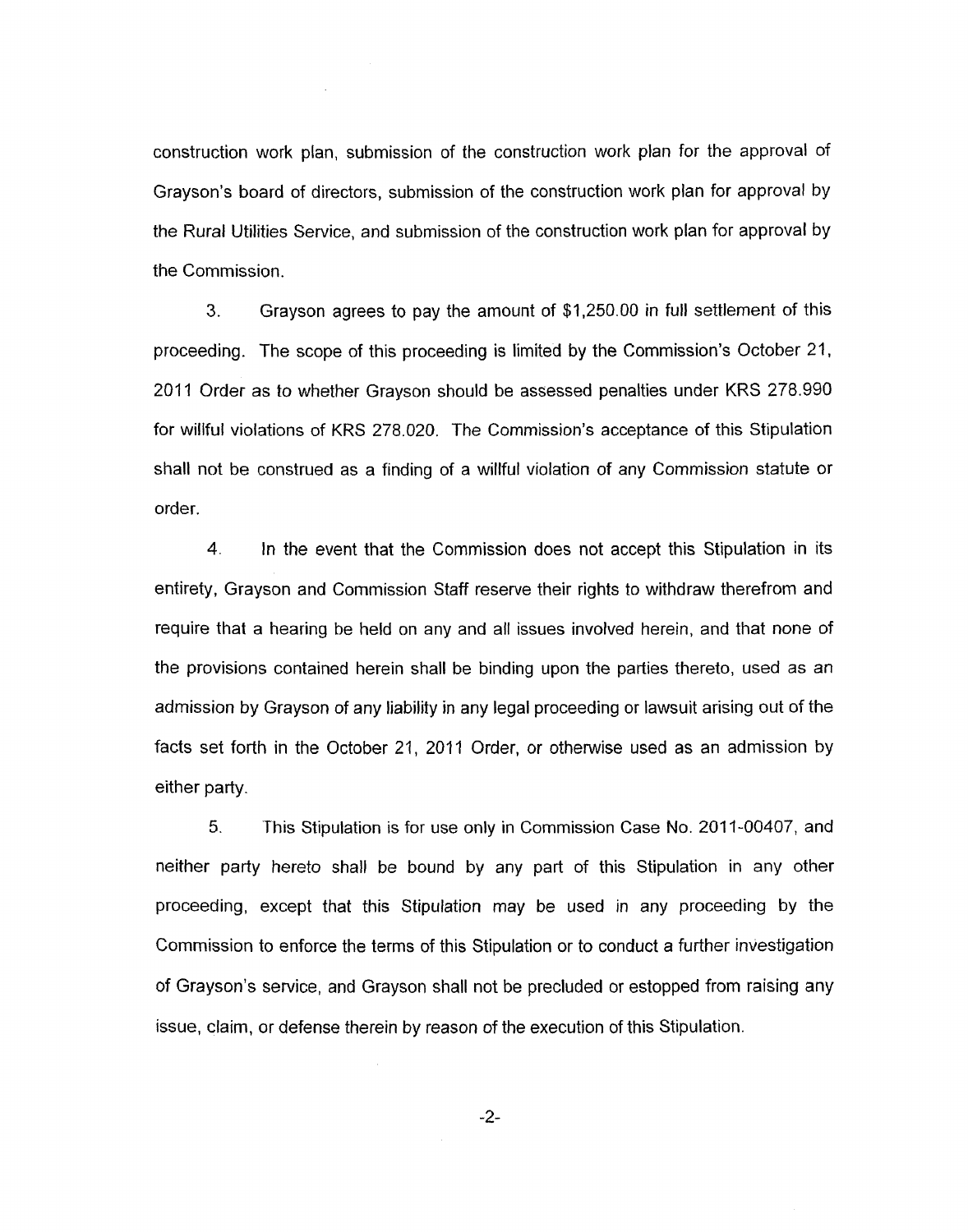6. Grayson and Commission Staff agree that the foregoing Stipulation is reasonable for the purpose of resolving all issues in Commission Case No. 2011-00407, is in the public interest, and should be adopted in its entirety by the Commission. If so adopted **by** the Commission, Grayson agrees to waive its right to a hearing and will not file any petition for rehearing or seek judicial appeal.

IN WITNESS WHEREOF<sub>1</sub> the parties hereto have hereunto affixed their signatures this  $\partial V$  day of  $\mathcal{M}\mathcal{M}\mathcal{M}\mathcal{N}$ , 2012. *'i J* ,/' *f* 

**Grayson Rural Electric Cooperative Corporation** Bv  $A$  Re. C. C. Title

**Staff of the Kentucky Public Service Commission** 

By

 $9 - 28/8$ Quang Nguyen, Cou